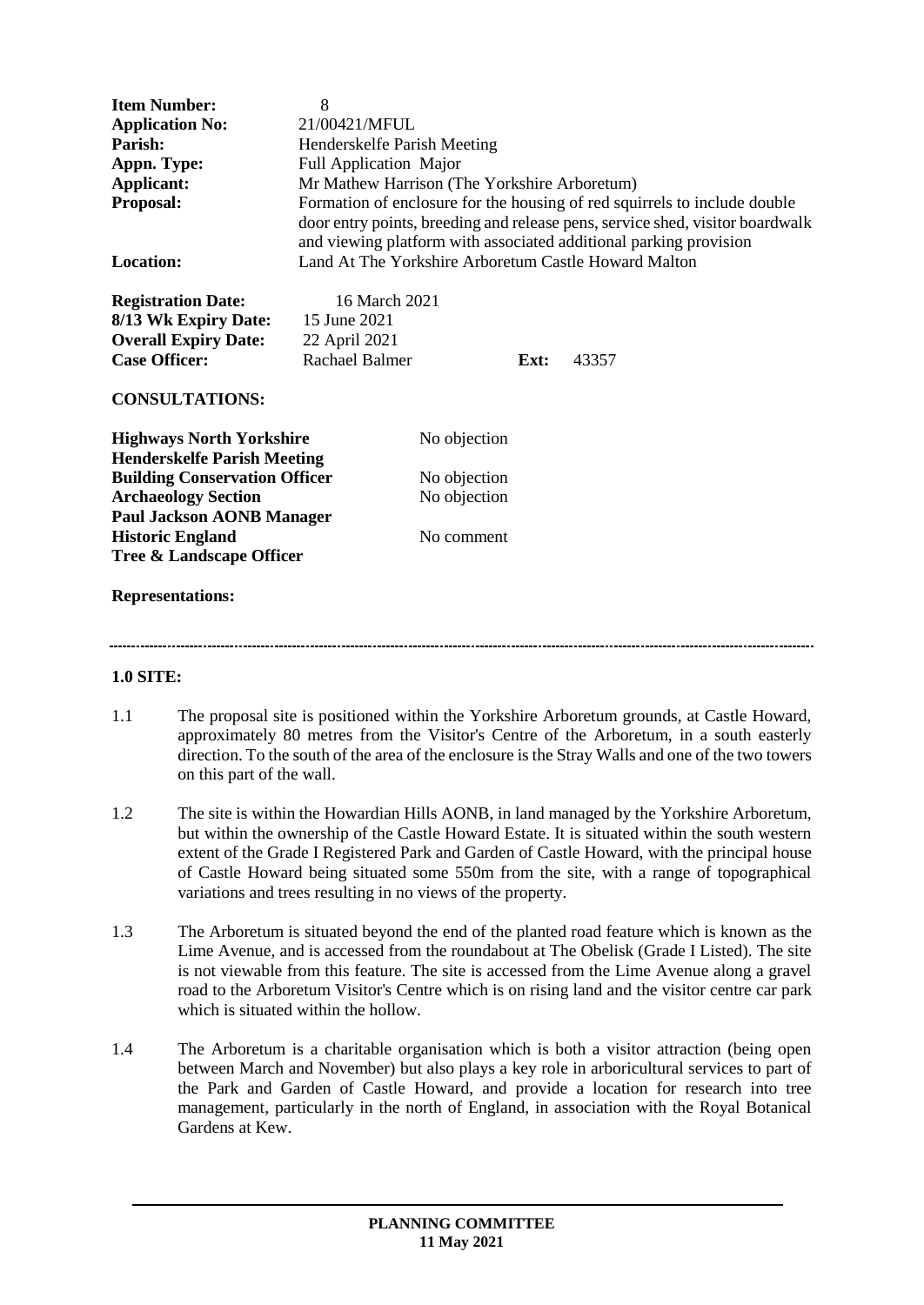### **2.0 PROPOSAL:**

- 2.1 Planning consent is sought to erect an enclosure for the keeping of Red Squirrels. The proposal comprises:
- 2.2 A perimeter fence of c.226 metres, the height of which is 2.42 metres, constructed of steel weldmesh to the lower half, and dark green plastic coated steel sheeting to the upper half. The frame is constructed of timber and topped with an electric fence.
- 2.3 Key features within the enclosure are the:
	- o Boardwalk with viewing platform- which is an irregular hemisphere and is c.85metres long and 2.4metres wide. It is of timber construction with a c.1m high mesh side panelling and is 1.88 metres in height from ground level. The viewing platform proposes the same structure but is widened to 4.8metres. A gap of c.45 centimetres will be beneath the boardwalk. This raising off the ground is important as it has been shown to provide an important refuge for the squirrels in the event that they are disturbed.
	- o Breeding and release pens, and adjoining shed are is sited away from the boardwalk to the north. The shed is of timber construction and is 3metres wide x2.4metres deep and attains a maximum height of 2.4metres. It provides access separately to the breeding pen and the release pen with tunnels to allow the squirrels to move between then. The Pens are fully enclosed in mesh and attain a height of 3.6 metres and an overall width of 4.5 metres.
- 2.4 Access to the enclosure is provided by two double door systems. Which are designed to prevent the Red Squirrels from escaping the enclosure, but also to stop Grey Squirrels from entering.
- 2.5 The model of the site is responding to the opportunity the Arboretum provides to monitor a group of Red Squirrels. It is based on the experiences of another site doing a similar project in Devon (Escot Park). It is to also provide educational talks and support the work of the tree health centre, which is looking at how the impacts of Grey squirrels can be addressed on forestry activities and woodland ecosystems.
- 2.6 The general parking and access remain as currently set out. However, the existing car park is currently providing parking for c.80 cars, but the proposal seeks to demarcate the parking area, increasing current capacity by c.25% to 100 cars. The construction timeframe is short (one month) and therefore not expected to result in extensive vehicular movements.

# **3.0 HISTORY:**

- 3.1 There is no specific planning history for the site of the proposed squirrel enclosure.
- 3.2 Relevant history includes;

The construction of the visitor/education building and formation of associated car park for up to 80 vehicles, approved in 2004.

January 2019- Erection of single storey extension to existing visitor centre, formation of new pathways and ramps with associated lighting and landscaping. Approved.

This has now been constructed.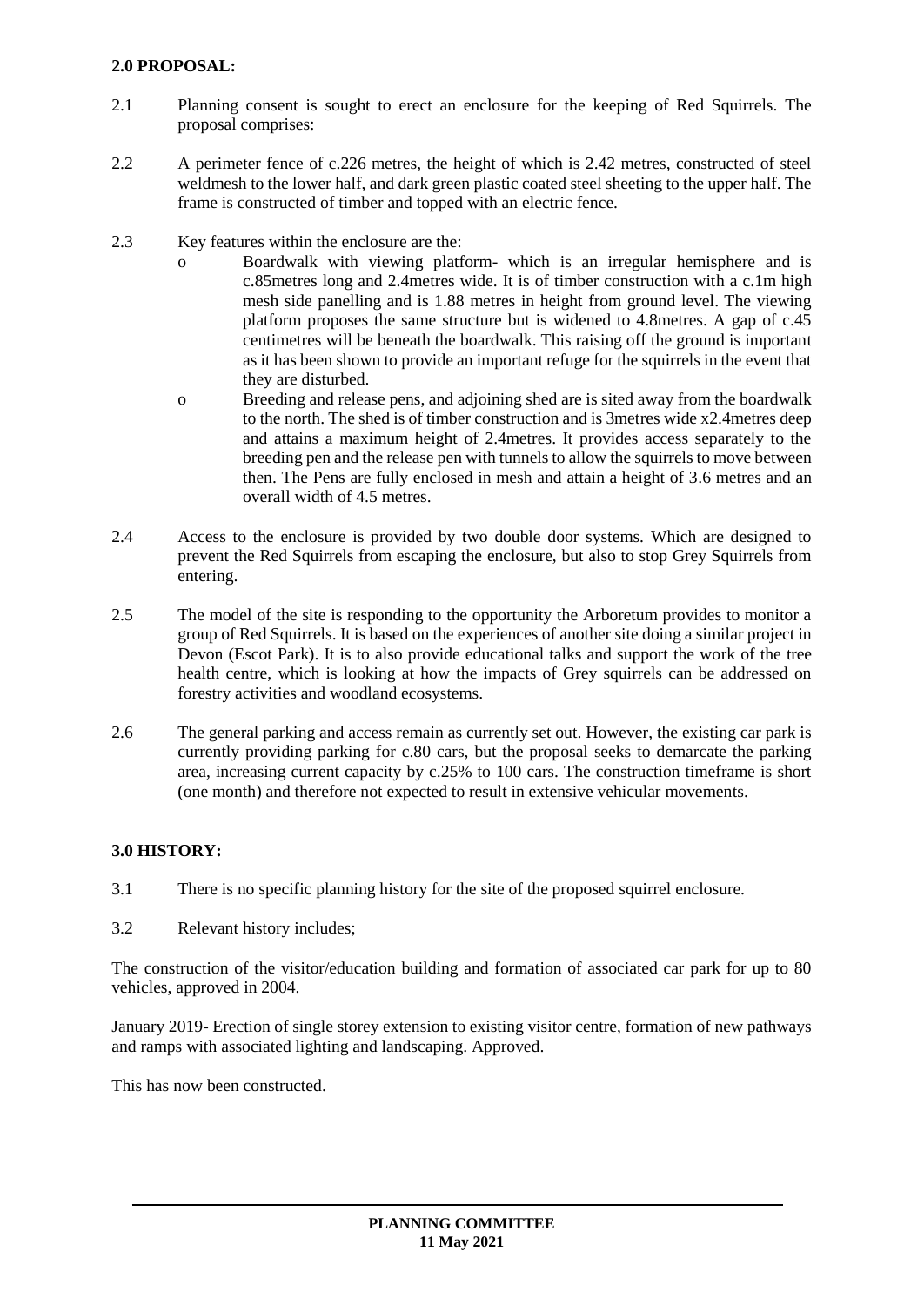# **4.0 POLICY:**

4.1 Section 38(6) of the Planning and Compulsory Purchase Act 2004 confirms that the determination of any planning application must be made in accordance with the Development Plan unless material considerations indicate otherwise.

The Development Plan comprises:

The Ryedale Local Plan Strategy (2013) The Policies Map (2019) The Local Plan Sites Document (2019) The Yorkshire and Humber Plan (Regional Spatial Strategy)- York Green Belt Policies (YH9 and Y1)

(The latter two components are not considered as part of the determination of this proposal)

#### The Ryedale Plan - Local Plan Strategy (5 September 2013)

Policy SP1 General Location of Development and Settlement Hierarchy Policy SP8 Tourism Policy SP9 The Land-Based and Rural Economy Policy SP12 Heritage Policy SP13 Landscapes Policy SP14 Biodiversity Policy SP15 Green Infrastructure Networks Policy SP19 Presumption in Favour of Sustainable Development Policy SP20 Generic Development Management Issues

Material Considerations:

National Planning Policy Framework (NPPF) (2019) National Planning Practice Guidance

Planning (Listed Buildings and Conservation Areas) Act 1990 1990 c. 9 Part I Chapter VI Special considerations affecting planning functions s.66 General duty as respects listed buildings in exercise of planning functions. s.72 General duty as respects conservation areas in exercise of planning functions.

Natural Environment and Rural Communities (NERC) Act 2006 section 40 Duty to conserve biodiversity:

Any other public authority is exercising its functions in relation to England. The public authority must, in exercising its functions, have regard, so far as is consistent with the proper exercise of those functions, to the purpose of conserving biodiversity. Conserving biodiversity includes, in relation to a living organism or type of habitat, restoring or enhancing a population or habitat.

### **5.0 CONSULTATIONS:**

- 5.1 A brief summary of the position of statutory and non-statutory consultees is included on the front sheet of the report and issues raised are addressed in the relevant appraisal sections of the report. All consultation responses are available for Members to view on the public access webpage, and referred to in the report accordingly.
- 5.2 No response has been received from the Parish Council. All other responses have raised no issues of concern.
- 5.2 In terms of other respondents there have been no responses received.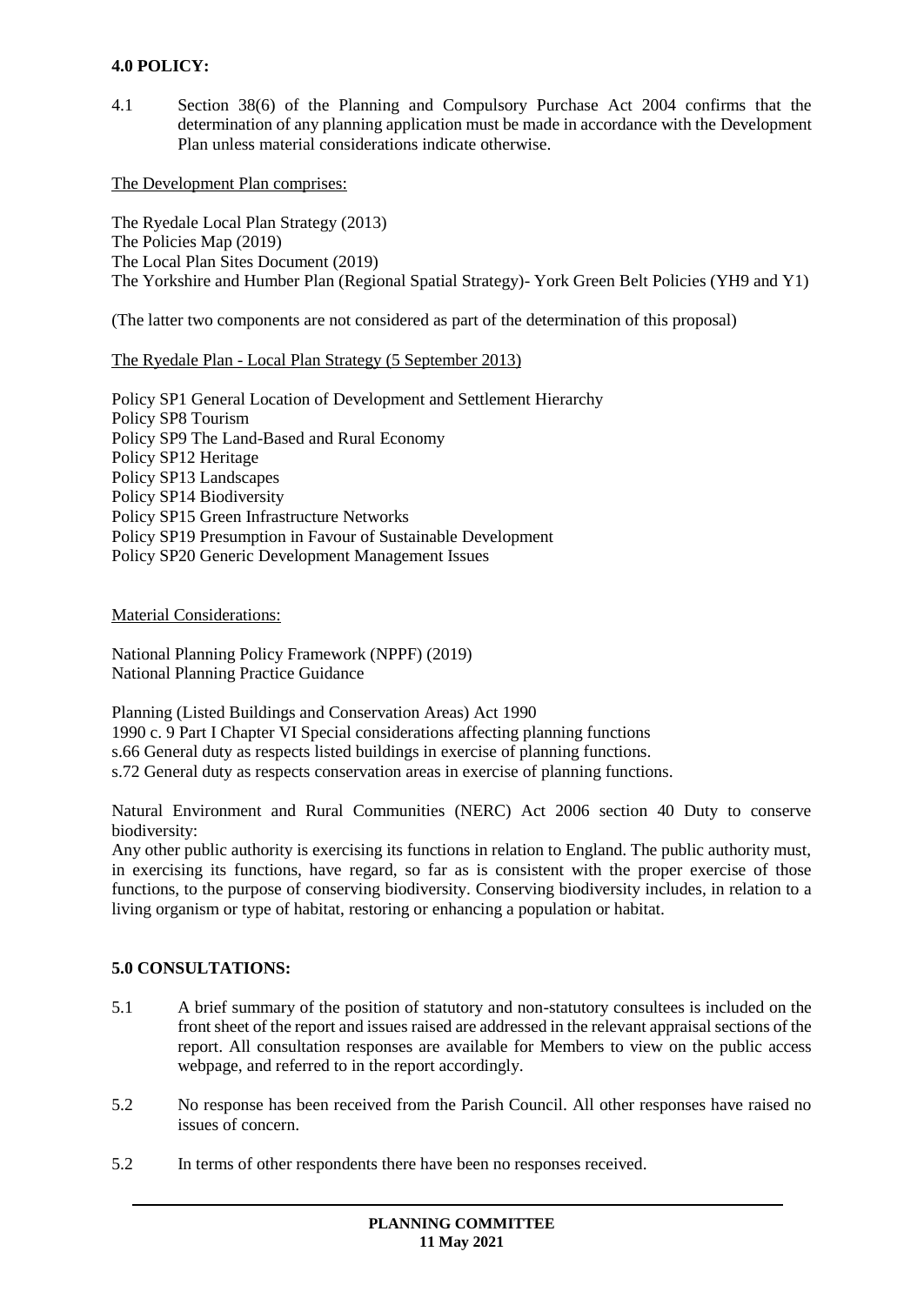#### **6.0 APPRAISAL:**

- 6.1 This is a relatively specific project, and one which is relatively self-contained within the existing operation of the arboretum. The planning considerations are identified as concerning:
	- (i) Principle of the Development
	- (ii) Impact on Heritage Assets
	- (iii) Impact on the AONB
	- (iv) Ecological considerations
	- (v) Arboricultural Impacts
	- (vi) Other site-specific considerations

#### i) Principle of the Development

- 6.2 In terms of assessing the policy principle of the proposal, Policies SP1 (general location of development), SP8 (Tourism) and SP9 (Land-based and Rural Economy) of the Ryedale Plan-Local Plan Strategy are the most relevant to the consideration of this application.
- 6.3 Policy SP1 states that in the open countryside development will be restricted to that which is necessary to support a sustainable, vibrant and healthy rural economy and communities. Aligned to this, SP9 states that Ryedale's land-based economy will be sustained and diversified, with support for proposals that would assist in utilising skills in relation to, amongst other matters, conservation work. The activities of the Arboretum, and the proposals capability to expand those operations in this very specific area of conservation is considered to wholly accord with the strategic objectives of Policies SP1 and SP9 of the Local Plan Strategy.
- 6.4 The Arboretum is a visitor attraction during the period March-November. Policy SP8 of the Local Plan Strategy seeks to ensure that tourism contributes to a sustainable and diverse economy, which minimises its environmental impact on the District. This is to be achieved through supporting the business plans and operational requirement of existing tourist enterprises, where appropriate. Also by maximising opportunities to develop tourism, outdoor education and recreation using the District's natural, cultural and historic assets as an economic driver, including biodiversity and the development of nature tourism. The Red Squirrel enclosure will provide enhanced and informative experiences for the visitors, in relation to providing a new visitor attraction. But also increase understanding about the conservation work to help to support the conservation of one of the British Isles most popular, yet vulnerable native species. As such it is considered that the proposals do accord with the strategic objectives of Policy SP8.

### ii) Impact on Heritage Assets

- 6.5 The key consideration is the impact on the Grade I Registered Park and Garden Designation of Castle Howard. A statement of significance concerning the Registered Park and Garden, has been provided as well as an assessment of the impacts of the proposal on those elements of significance. Historic England have made no view on the acceptability of the proposal in their representations. However, they have not objected, and they have advised that the Local Planning Authority is therefore guided by the views of the Council's Conservation Specialist and archaeological advice from the heritage services of the County Council. No objections have been raised by both the Council's Building Conservation Officer, and North Yorkshire County Council Heritage Services.
- 6.6 The enclosure is not an in-substantial area, and uses both modern and tradtional materials, but its impacts on character and appearance of this part of the arboretum are very much localised. The impact on the Registered Park and garden have been identified as being low in magnitude, and for this part of the arboretum medium sensitivity. The existing retained planting, and wider Arboretum planting mean that this feature will not be viewable beyond its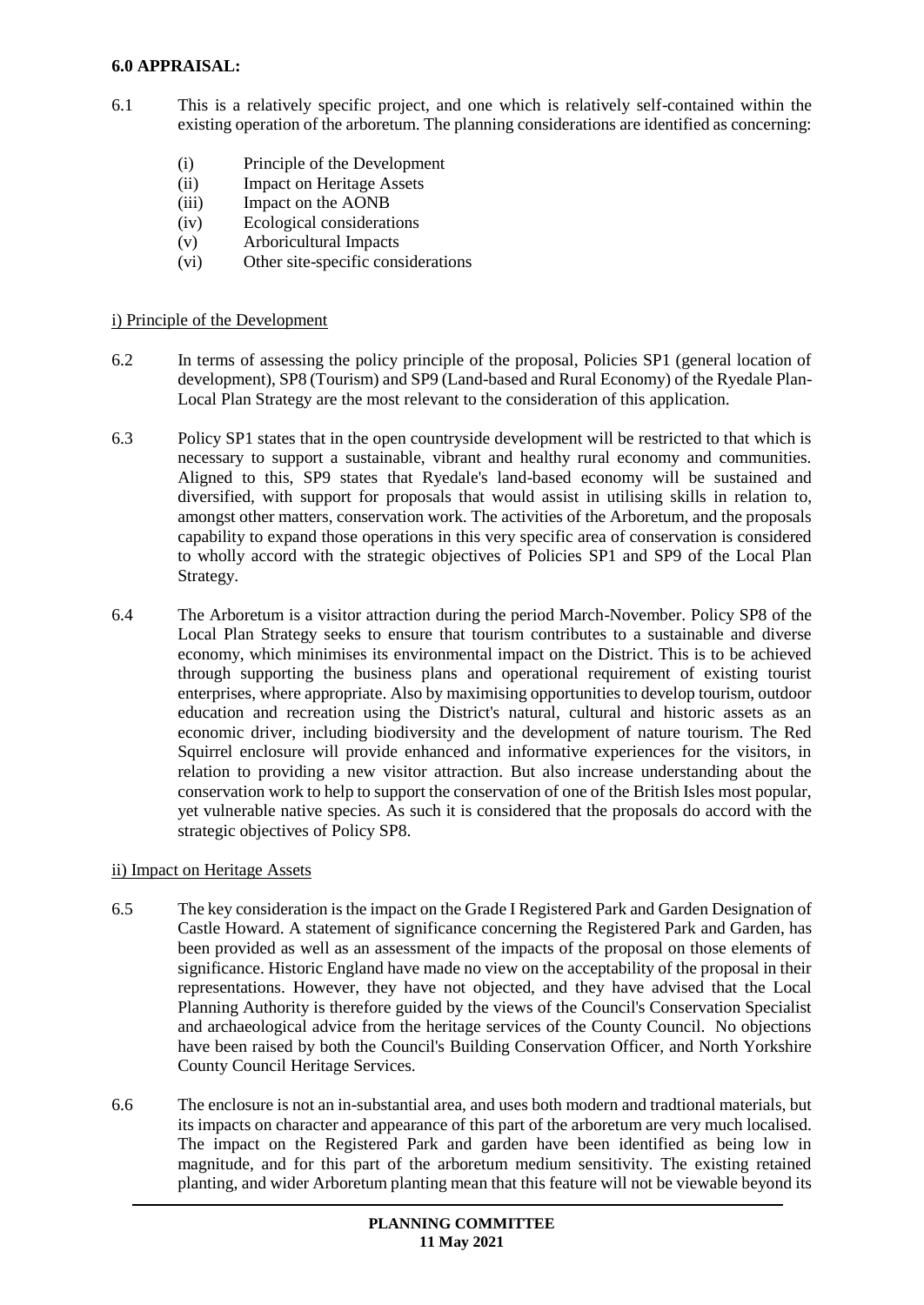immediate locality. The structure is not capable of affecting the wider setting of the arboretum, nor the key views and vistas that have been developed over time, based on its position in the site and the limited height attained by the structure.

- 6.7 The enclosure would not harm the setting or significance of any of the listed assets, due to scale, distance and lack of intervening views and the current vegetation. This is particularly relevant to the stray wall, which runs to the south of the site and is the closest built heritage asset.
- 6.8 Whilst this has the capacity to be a very long-term project, it is also clear that the nature of the enclosure is not going to require significant changes to the landform. It has the capacity to be reversible or adapted if, in the future, it was no longer needed or it needed to be changed in its extent. This helps to allow the historic park and garden still to be 'read' as it is clearly identifiable as a modern structure, but one which does not alter the fundamental planting and layout of the Arboretum. The key trees are retained. Those that are lost are some of the hornbeams, planted too close together and struggling in the growing conditions with a small number of other younger trees. These losses will not undermine the overall appearance of this area of the Arboretum.
- 6.9 In relation to Policy SP12 Heritage- and the NPPF, the presence of the structure would result in very minor harm, which is very much less than substantial harm, and on that basis, there is a harm vs public benefit balancing consideration to be undertaken. This is considered within later sections of the report, and the conclusions section.

#### (iii) Impact on the AONB

6.10 There would be no impact on the wider landscape character of the Howardian Hills AONB. The proposal's landscape impacts are very much localised, and the existing planting of the arboretum, will, for the most part not permit wider views of the structure from within the Arboretum, and none from outside. The AONB Manager has concluded:

"1) The enclosure fence is relatively low in height, and coloured dark green, and I don't therefore expect any significant visual intrusion from this element.

2) All the other elements of the development are low in height, 'agricultural' in appearance and constructed of sympathetic materials.

3) The opportunity for members of the public to view Red Squirrels, and to learn about the conservation issues that the Red Squirrel/Grey Squirrel situation illustrates, will be an important public benefit of this project."

6.11 It is considered that the proposal therefore complies with Policy SP13- Landscapes- of the Local Plan Strategy, which requires that proposals do not detract from special qualities and natural beauty of the AONB. Proposals will be supported where they seek to facilitate delivery of the Howardian Hills Management Plan Objectives, and are considered appropriate for the economic, social and environmental well-being of the area, or are desirable to support the understanding and enjoyment of the area.

### (iv) Ecological Considerations

6.12 The enclosure's purpose is to provide a secure and safe place in which to raise a population of Red Squirrels. They are a threatened species. The Wildlife Trust has summarised the conservation status of Red Squirrels as:

"… whilst the range of our native red squirrels is now limited to certain areas of the UK, such as Anglesey, parts of northern England and Scotland. In many cases they have retreated to wilder, remote locations. Unfortunately, without conservation management, red squirrels could become extinct in England in approximately 10 years."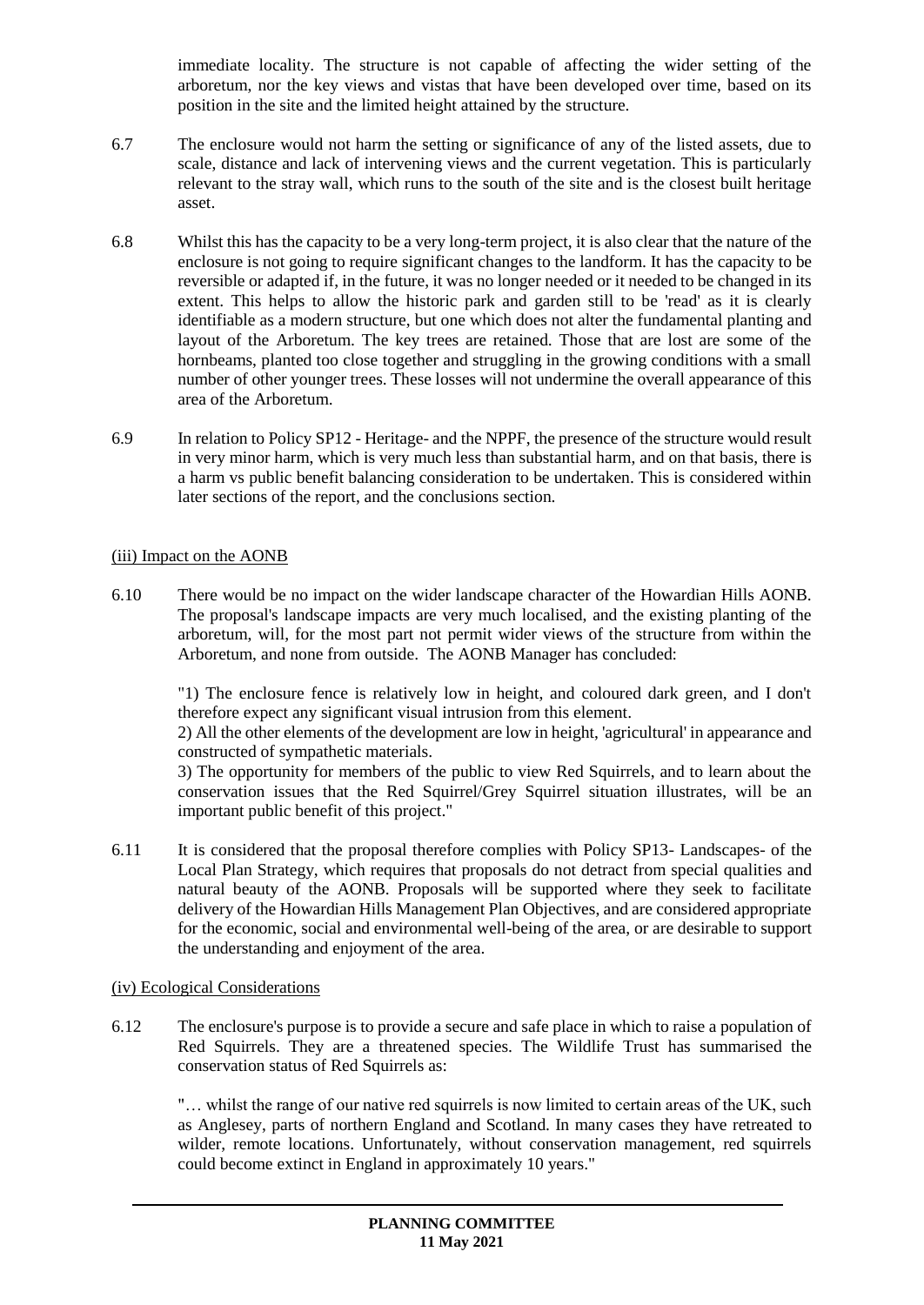- 6.13 The proposal is also aligned with work in the recently built tree health centre, which is looking at the impacts ecologically and economically as a result of the Grey Squirrel's introduction. They carry a fatal disease to Red Squirrels, and also outcompete them in terms of food and habitat- to the Red's clear detriment- as it affects their breeding rate as well as the population. Red and Grey Squirrels cannot compatibly co-exist.
- 6.14 There is a strong conservation/biodiversity enhancement imperative to this proposal. It is considered that there is a net gain to biodiversity, and one which champions the wood pasture and parkland associated with large country houses which is identified in the Ryedale biodiversity Action Plan as a locally-distinctive habitat. There is a long-term aspiration, which the Arboretum acknowledges, is many years away, but to eventually release Red Squirrels back into the Howardian Hills. It is therefore considered this proposal would comply with Policy SP14 of the Ryedale Plan Local Plan Strategy, which seeks to conserve, restore and enhance biodiversity as part of any proposal.
- 6.15 There is a separate licensing arrangement, which is not part of the planning process, which is concerned with the keeping/handling of animals which are considered under the Wildlife and Countryside Act.

# (v) Arboricultural Impacts

- 6.16 The Council's Tree and Landscape Officer has no objections. The siting of the enclosure needs to ensure that there are no means (by way of trees) for the squirrels to escape the enclosure, as well as to prevent any Grey Squirrels entering. This necessitates the removal of some of the existing trees. An arboricultural survey of the trees and a schedule of trees lost/retained has been submitted with the application.
- 6.17 No Grade A trees are affected. One Grade B tree (Beech) is to be removed due to its proximity to the boundary fence. It does not (as a specimen) make a significant contribution to the park, and it has been identified that it will allow the crown of the nearby Oak to fill out. Tree removals are primarily focused on the group of hornbeams (25 specimens), which are closely planted together and not thriving due to this dense planting. Other Grade C trees (Hawthorne, Oak, Lime, Chestnut are of 6 metres in height or less and represent either young or semi-mature specimens). The loss of these trees is balanced by the habitat creation their loss facilitates and because the overall diversity of trees in the Arboretum is not undermined by these removals. The timing of such works will need to ensure that no nesting birds are disturbed. This has not been added as an informative given the Arboretum's extensive knowledge on works to trees.
- 6.18 The proposal's specific contribution to the management of the Registered Park and Garden, is focused around one of its wider objectives concerning biodiversity enhancement. It is considered that it represents a potentially important element of green infrastructure in its own right, and can be considered to be in clear alignment with Policy SP15- Green Infrastructure. This policy seeks to help deliver a network of green open spaces to support biodiversity and enhance the attractiveness of places and support health lifestyles by providing opportunities for activity and relaxation. The Howardian Hills, and the habitat types within it (including wood pasture and parkland) are considered to be a Green Infrastructure Network (at a sub-regional scale), and in this regard the policy actively supports the creation of new habitats and wildlife corridors which are reflective of the locally distinctive habitat types included in Policy SP14.

### (vi) Other Site-Specific Considerations

6.19 The Local Highway Authority has no objections to the proposal, nor has identified any conditions which should be imposed:

"The stated increase in vehicular activity is not deemed likely to generate issues that would restrict free flow of traffic or create conditions which would be deemed detrimental to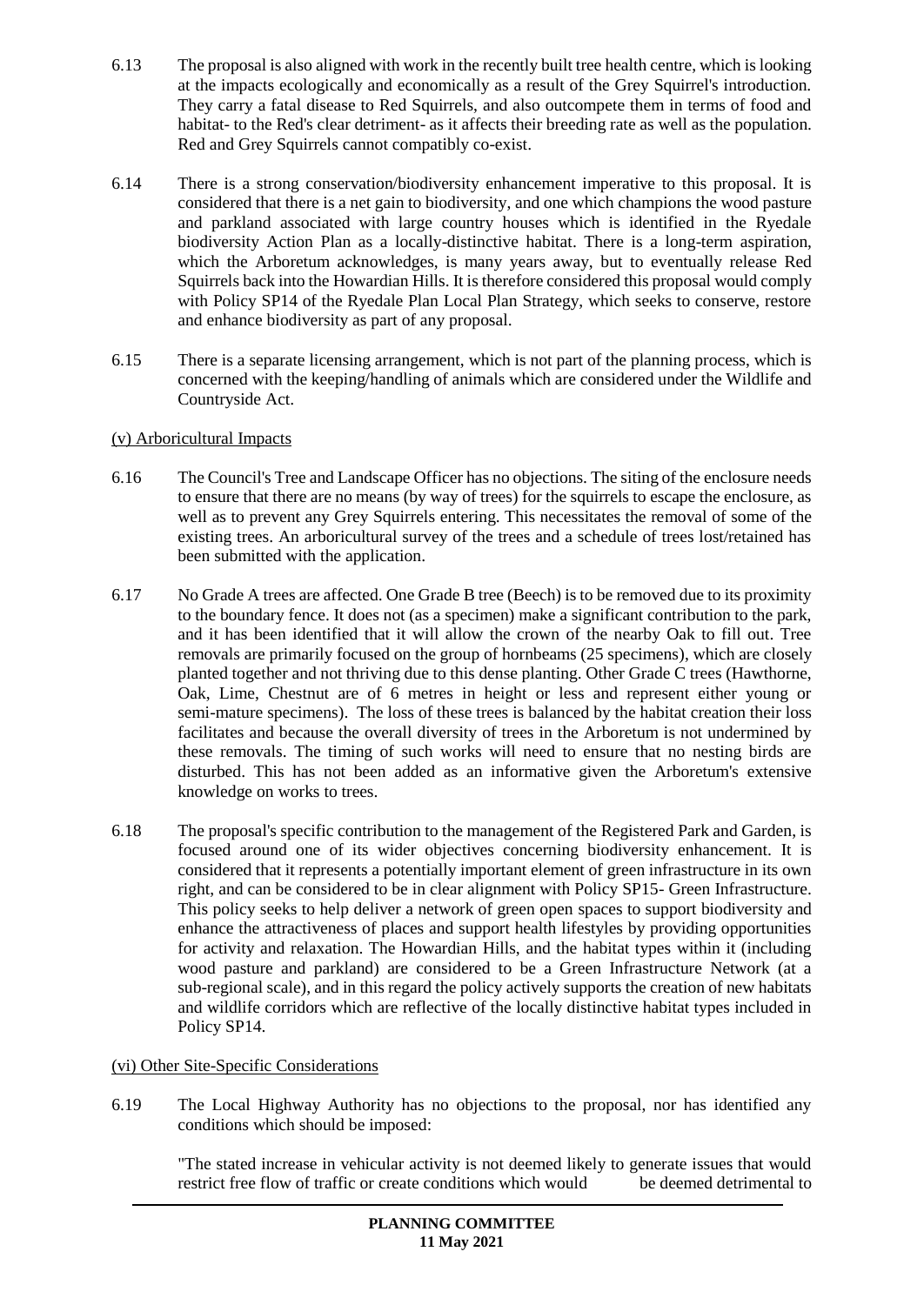highway safety, furthermore the demarcation of parking spaces to increase the parking capacity on site is considered favourable."

A compliance condition is recommended to ensure that this demarcation is undertaken as it is not identified on the plans, but is within the description of the development. The proposal therefore satisfies the requirements of Policy SP20.

6.20 No drainage implications are identified by this proposal given the lack of changes to the surface regime.

#### Conclusion

6.21 The development of the enclosure is policy compliant in principle. There would be a low and localised impact in the Arboretum, as a result of the enclosure's presence. It is considered this harm very much less than substantial. Any harm to a designated heritage asset does still need to be balanced against any public interest/benefit dimension, as required by National Planning Policy. In this regard, the exceptional circumstances in which this project can come forward, and the wider public benefits of the project in relation to long-term ecological benefits around biodiversity resilience and supporting the Ryedale tourist economy outweigh this low level of harm identified. The scheme is therefore considered to represent sustainable development which is Plan compliant. Therefore the scheme is recommended for approval, in accordance with Policy SP19, which is concerned with the Presumption in Favour of Sustainable Development.

#### **RECOMMENDATION: Approval subject to the following conditions**

1. The development hereby permitted shall be begun on or before \*\*\*\*.

Reason: To ensure compliance with Section 51 of the Planning and Compulsory Purchase Act 2004.

- 2. The development hereby approved shall be carried out in accordance with the following submitted plans:
	- o Site Location Plan
	- o Proposed Site layout plan
	- o Proposed general layout Proposed Roof Plan 3-020
	- o Proposed Fence Section 4-001
	- o Proposed Double Door Entrance 4- 002
	- o Proposed Double door Entrance Features 4-003
	- o Double door entrance orientation plans 4-004, 4-005, 4-006
	- o Double door exit and staff entry 4-007
	- o Double door exit and staff entry orientation plan 4-008
	- o Release and breeding pens plans 4-009, 4-010, 4-011
	- o Release and breeding pens with shed plans 4-012, 4-013, 4-14, 4-15
	- o Boardwalk details 4-016
	- o Viewing platform 4-017 and 4-018
	- o Path section 4-019

Reason: To ensure compliance with Policy SP1 General Location of Development and Settlement Hierarchy; Policy SP12 Heritage; Policy SP13 Landscapes; Policy SP14 Biodiversity; Policy SP15 Green Infrastructure Networks; Policy SP19 Presumption in Favour of Sustainable Development; and Policy SP20 Generic Development Management Issues of the adopted Ryedale Plan Local Plan Strategy.